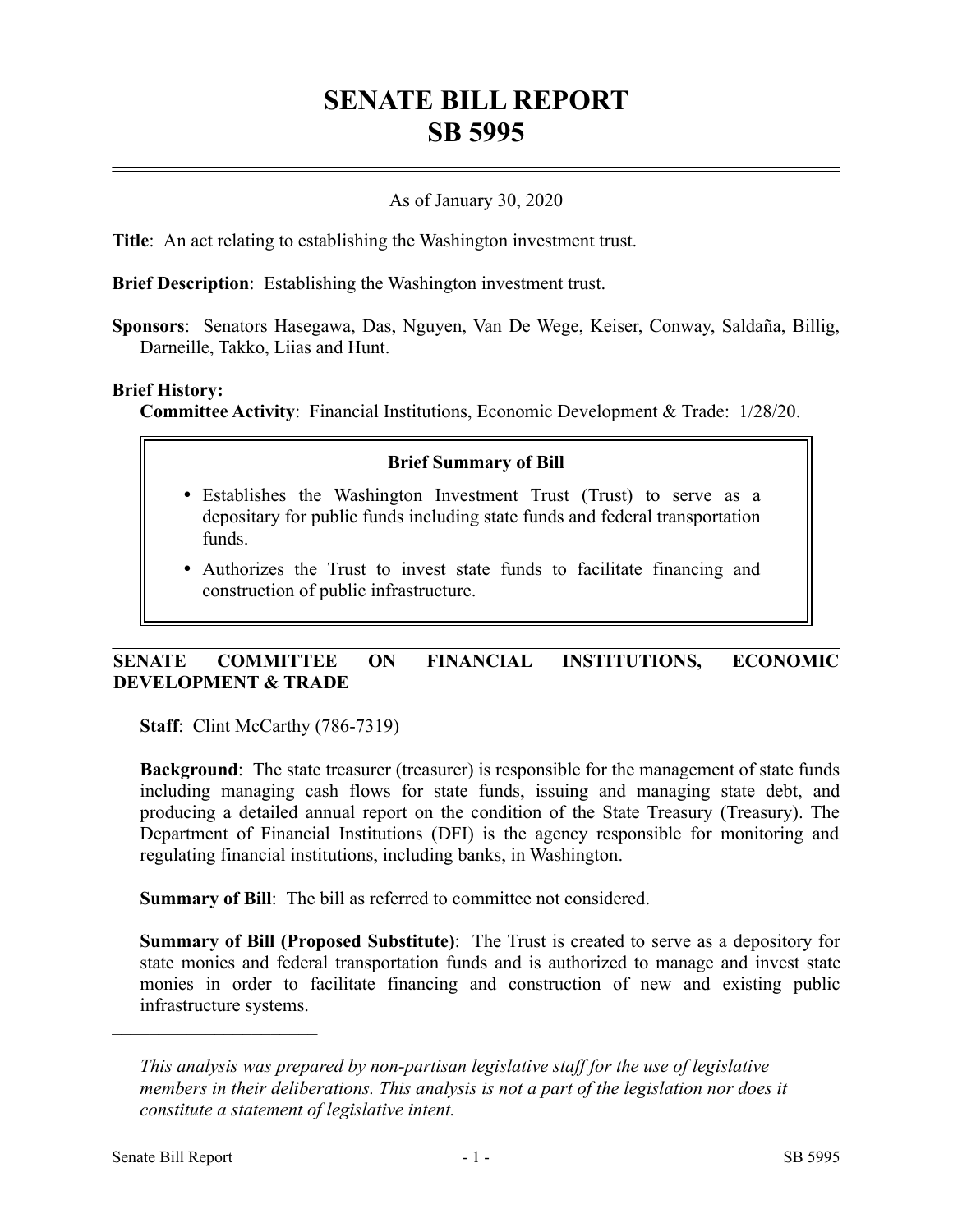The Washington Investment Trust Commission (Commission) is established as the primary governing authority of the Trust. The Commission is comprised of five statewide elected officials including the Governor, the lieutenant governor, the attorney general, the treasurer, and the state auditor. The Commission must begin operations by July 1, 2018, and may adopt rules regarding the standards and transparency requirements of the Trust. The Commission may delegate duties and powers necessary to implement the Trust's business to the Trust president. The Commission may also establish technical and advisory committees and consult with private sector experts as needed.

The Trust Transition Board (Transition Board) is established and is comprised of two representatives and two senators, one from each major caucus of the House of Representatives and the Senate, and seven citizen members. The citizen members are appointed by the president of the Senate and the speaker of the House, with one of the citizen members appointed as chair of the Transition Board. The Transition Board shall develop and make recommendations to the Commission regarding a start-up business plan for the Trust. The start-up plan must include plans and timelines for functions that are new and functions transitioning to the Trust that were previously performed by another entity, initial capital requirements of the Trust, and options for capitalizing the Trust.

The treasurer and local government agencies must deposit state monies and federal transportation funds into the Trust in accordance with the timeframe and guidelines determined by the Commission. The Commission must review state accounts that are not part of the Treasury and make recommendations to the Governor and the Legislature as to which accounts should be deposited in the Trust. The Trust may accept deposits from any public source, including federal funds.

All deposits in the Trust are guaranteed by the state rather than insured by the FDI. Administrative and strategic planning expenses of the Trust are funded from its earnings, subject to legislative authorization. The Trust must deposit, in the general fund, interest earnings that exceed required distributions and those necessary for the continued sound operation of the Trust. The Trust is exempt from the requirements of the Public Deposit Protection Commission.

The Commission and the Treasurer must jointly determine the amount of funds necessary to meet the operational needs of state government. The Treasurer retains authority to manage and invest the amount of funds necessary to meet the operational needs of state government.

The Trust is authorized to manage and invest state monies in order to facilitate financing of new and existing public infrastructure systems. By November 1, 2020, the Commission must present an implementation plan and any necessary legislation to the Governor and legislative committees that:

- identify any existing accounts in the Treasury associated with state infrastructure programs that the Trust recommends be transferred under its umbrella;
- describes additional infrastructure funding that the trust recommends; and
- demonstrates how the Trust plans to maximize revenues and public benefit.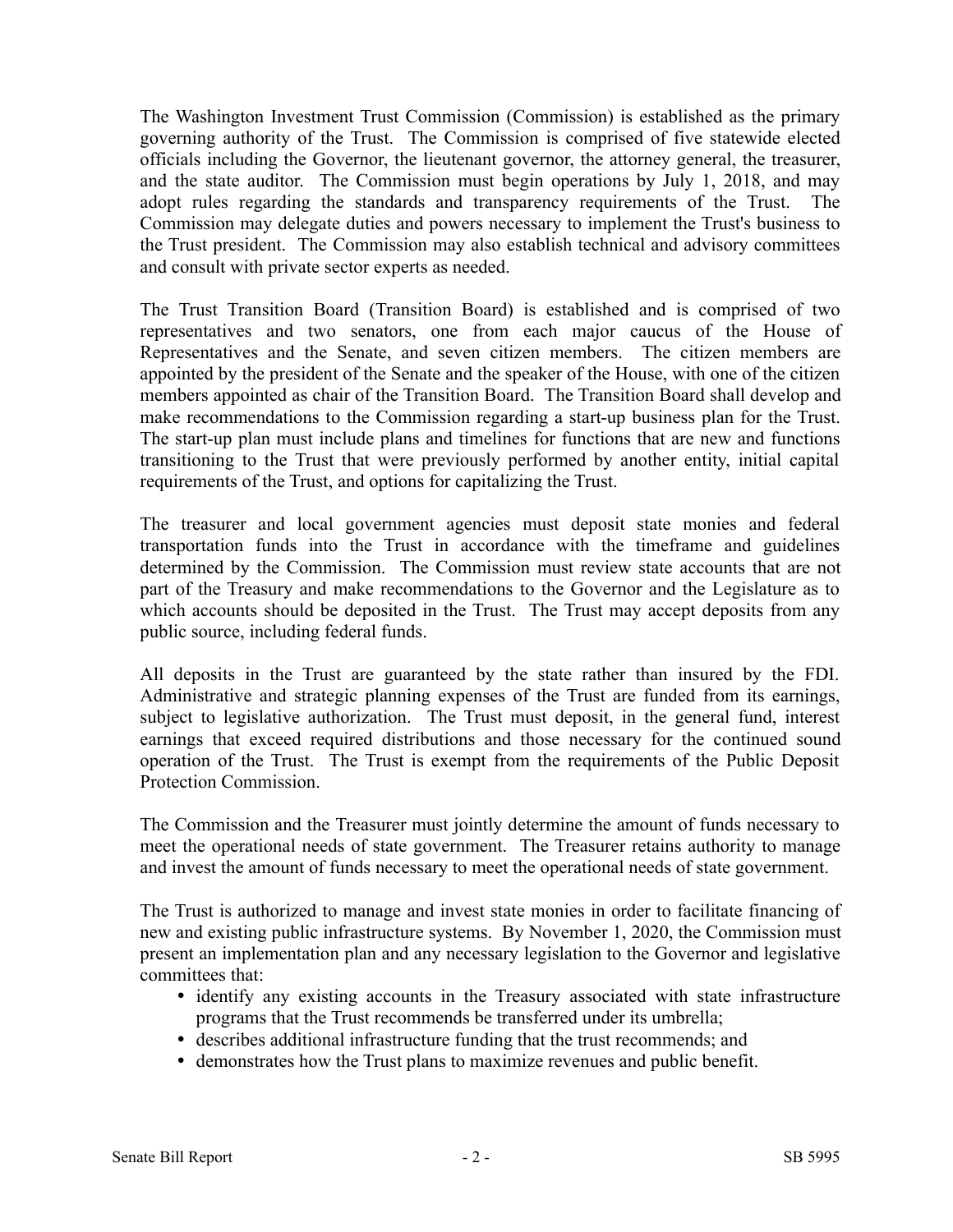The Trust must maintain capital adequacy and other standard indicators of safety and soundness monitored by the DFI. The director of DFI must examine the Trust, and the state auditor must conduct an annual audit of the Trust's accounts and financial transactions. The Trust must submit quarterly reports to the Commission. By December 1st of each year, the Commission must make an annual report to the Legislature on the affairs of the Trust.

An Investment Trust Advisory Board (Board) is created consisting of 11 members to review the Trust's operations and make recommendations regarding trust management and policies. The Governor shall appoint members with experience in trust activities, with at least six members with experience in finance. Members serve a three-year term at the pleasure of the Governor.

The financial and commercial information supplied by businesses or individuals during application for loans or program services and examination reports and information obtained by DFI from the Trust are exempt from public disclosure. The Trust may not make a loan to a board member, the president, or employees. The Trust is exempt from all fees and taxes levied by the state or its subdivisions.

# **Appropriation**: None.

**Fiscal Note**: Requested on January 23, 2020.

# **Creates Committee/Commission/Task Force that includes Legislative members**: Yes.

**Effective Date**: The bill contains an emergency clause and takes effect immediately.

**Staff Summary of Public Testimony on Proposed Substitute**: PRO: This bill clarifies that the state bank would be more of a cooperative model than previous versions of the bill. The concept is that we have to run all of the states funds through the Bank of America. The BofA has been the only bidder whenever the state uses a bank for state funds. Private banks are profiting off of holding the state's funds. In a state banks, the state could reinvest the interest into more public infrastructure. The state has been running up against its state bonding limit for quite some time now. This has hampered the state's ability to maintain our infrastructure. The American Society of Civil Engineers has graded Washington state a D- on the condition of the state infrastructure. A state bank is a solution to meet our state's current and future infrastructure needs. Our entire capital budget was \$4.5 billion because it was constrained by the state debt limit. Imagine how much more we could invest if we had a state bank. The Bank of North Dakota has been in business for 100 years and has enjoyed 15 years of record profits. It has had 15 percent returns, while the state investment board's goal is to achieve 7 percent returns on its investments. Public Banks are in most civilized countries, while the U.S. relies on private banks. This should be a bipartisan issue. We need a better way to invest in local projects. The Public Works funds have not been making their way back to local governments and is taking away funds from projects like fiber, roads, and other utilities.

CON: At a minimum, stakeholders should see the state bank report due back to the Legislature. There are five statewide elected officials that would bring a political element to the process, which would make the state banks a more political entity. Local governments should be able to use whatever bank that meets their needs. A failed state bank would be